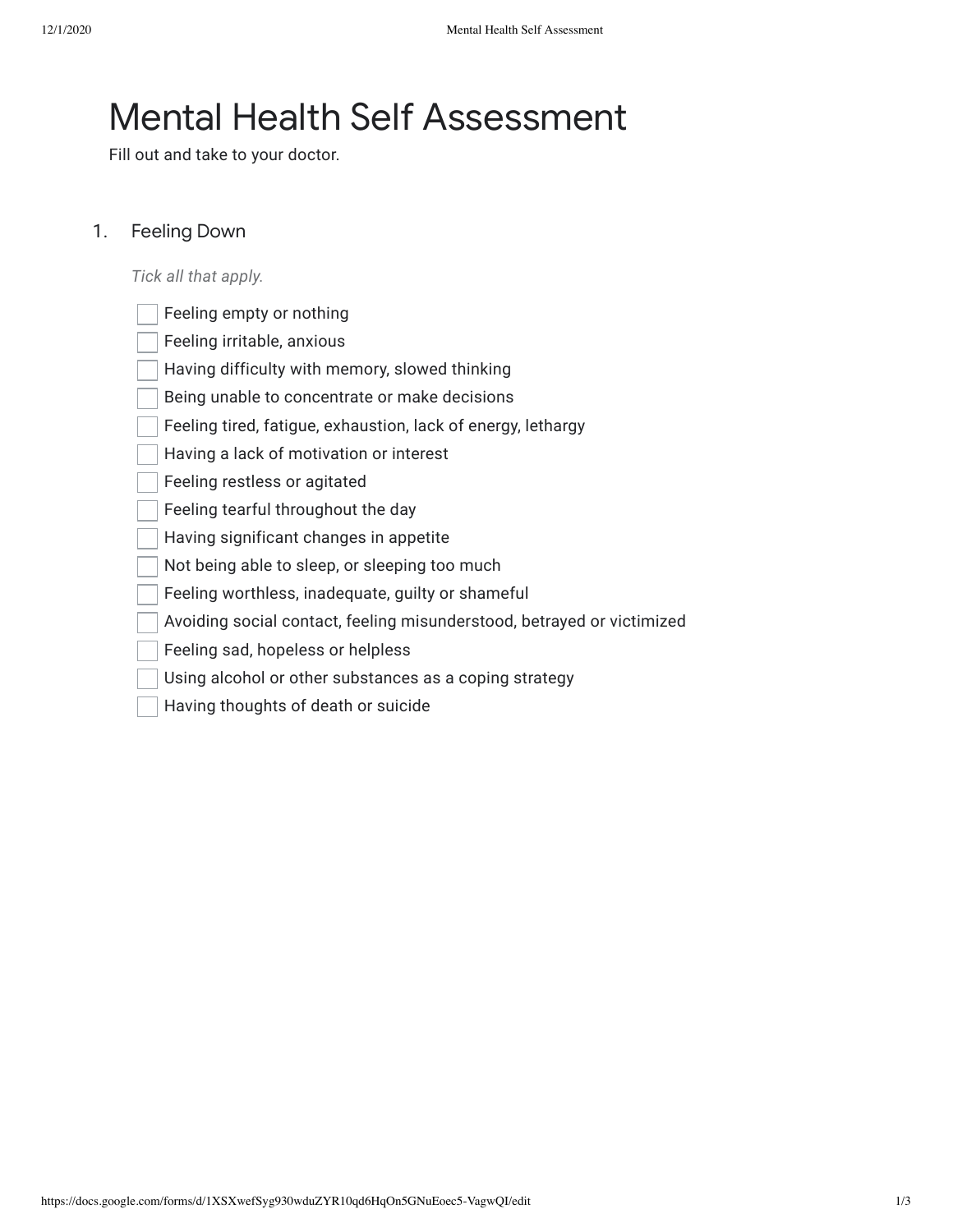#### 2. Feeling anxious and uneasy

*Tick all that apply.*

Feeling rapid heartbeat

Sweating

Having racing thoughts

Having difficulty with relationships, school or work performance, social activities and recreation

Having excessive, uncontrollable worry about events or activities

Feeling unusually irritable, angry or "jumpy"

Having difficulty sleeping well

Having flashbacks

Avoiding people and places that remind you of events

Having difficulty concentrating

Feeling fear in social situations because you think you are going to be judged or that you will make a fool of yourself

Having excessive, persistent fear of specific objects or situations

Using alcohol or other substances as a coping strategy

#### 3. Feeling hyper-energetic

*Tick all that apply.*

| Feeling intensely elated, overly energetic, "high," "better than good" |  |  |  |  |
|------------------------------------------------------------------------|--|--|--|--|
|                                                                        |  |  |  |  |

Feeling unusually irritable

Having unusually high self-esteem, feeling invincible

Having a decreased need for sleep without feeling tired

Talking more than usual, feeling pressure to keep talking

Having racing thoughts, many ideas coming at once

Being distracted easily, jumping from thought to thought

Accomplishing or beginning more work than usual, feeling restless

Working all the time without rest or balance

Having heightened sense of sexuality

Having excessive pursuit of pleasure (e.g, financial or sexual) without thoughts of consequences

Having poor judgment, risky behavior, excessive spending, excessive gambling

Seeing, hearing or thinking things that are unusual or bizarre

Using alcohol or other substances or activities as a coping strategy